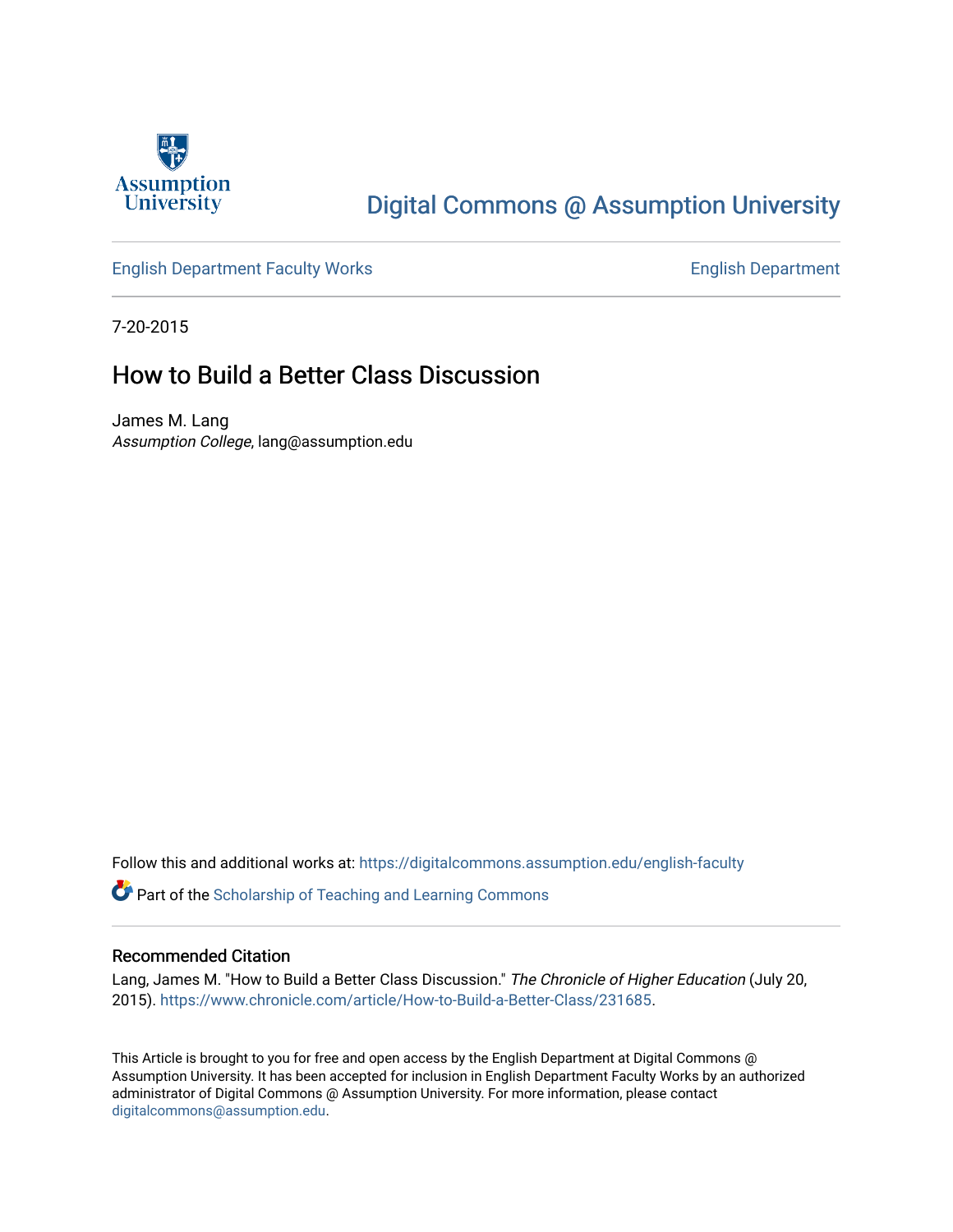**[ADVICE](https://www.chronicle.com/section/Advice/66)**

# **How to Build a Better Class Discussion**

You mean I can do something to spark discussion other than just ask good questions?



Shelley Mannion / Creative [Commons](https://creativecommons.org/licenses/by-nc/2.0/)

## By James M. Lang  $\vert$  JULY 20, 2015

 $\sum_{\text{beq}}$ y research on teaching and learning in higher education began when I was hired as a graduate assistant at the Searle Center for Teaching Excellence, at Northwestern University, back in the late 1990s. The center had a large library room with tall bookcases lining one wall and deep filing cabinets against

another. Within those cabinets the director, Ken Bain, had collected countless articles to peruse and photocopy about teaching and learning.

I had been teaching for a few years as a graduate student at that point, muddling my way through those early semesters without much guidance, as many of us did back then. The biggest challenge I faced as an instructor was shepherding great classroom discussions — I had loved them as an undergraduate, and I wanted to provide the same invigorating experience to my students. But as a teacher, I couldn't make it work consistently. Sometimes my classes had good discussions, and sometimes not, and in either case I couldn't figure out why.

When I arrived at the center (now called the Searle Center for Advanced Learning & Teaching), then, I went immediately in search of articles on teaching via class discussion. The one that caught my eye — and first sparked my interest in the literature on teaching and learning in academe — was ["The Dreaded Discussion: Ten Ways to Start,"](http://www.indiana.edu/~tchsotl/part%201/part1%20materials/The_Dreaded_Discussion.pdf) a short and practical essay by a historian, Peter Frederick.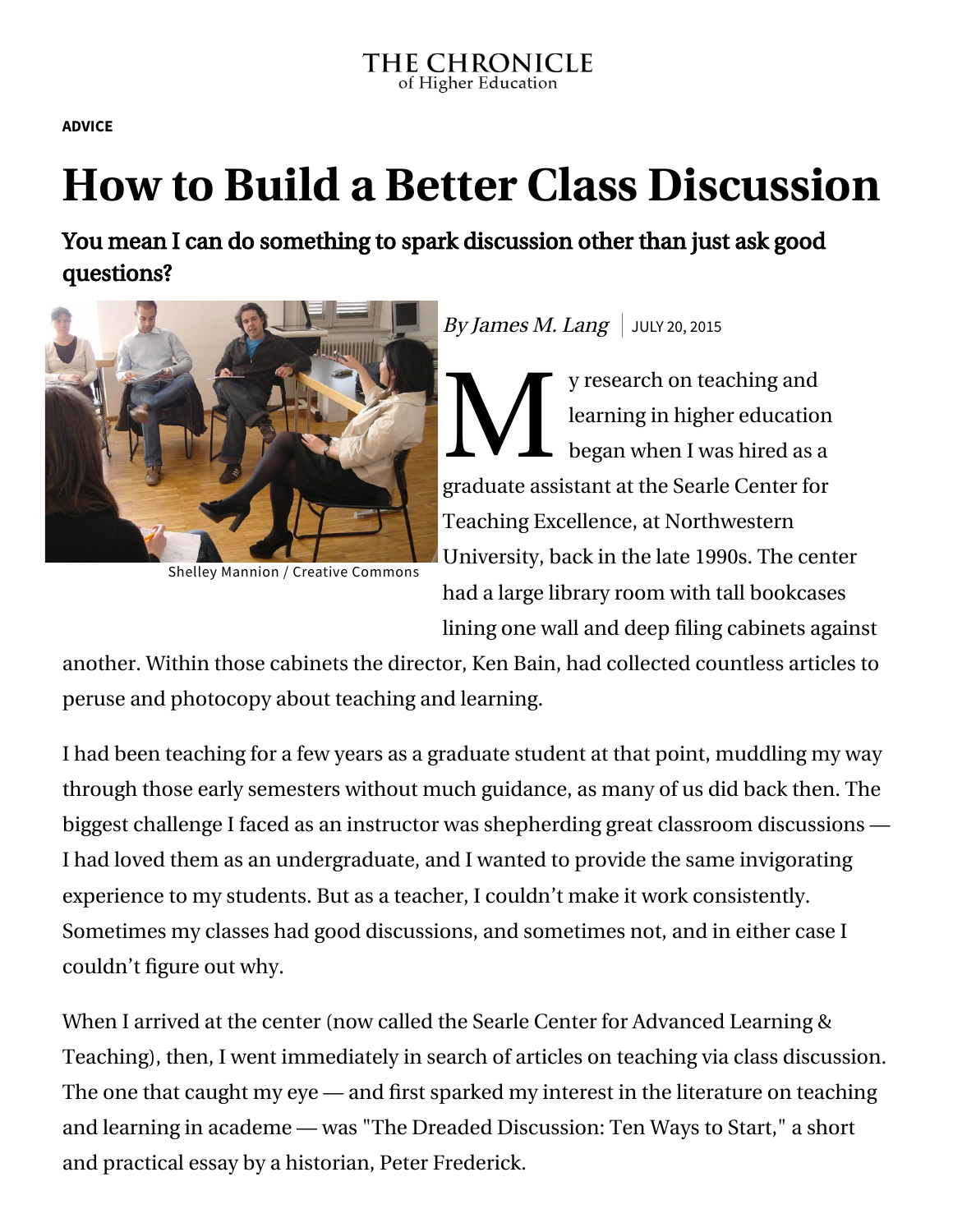You mean, I practically exclaimed in amazement, I can do something to spark discussion other than just walk in and ask really interesting questions?

I hold a soft spot in my heart still for Frederick's article, which inspired me to read dozens of subsequent articles over the past 20 years on how to host an excellent discussion in a college classroom. Most of them, much like Frederick's, offer concrete suggestions for how to start discussions, how to keep them going, and how to handle common problems. I still enjoy reading those articles, hoping to pick up new tips whenever I can.

It was with just that expectation that I approached Jay R. Howard's new book, *Discussion* [in the College Classroom: Getting Your Students Engaged and Participating in Person](http://www.wiley.com/WileyCDA/WileyTitle/productCd-1118571355.html) and Online. But what I found was something new, illuminating, and provocative: a research-based approach to understanding the classroom as a social space, and an awareness of how the norms of that social space can help or inhibit classroom discussion. Howard's book should be essential reading for any faculty member who wants to hear students speak up in the classroom, real or virtual.

In our conversations for this column, Howard described himself as "a sociologist who has been doing research in the scholarship of teaching and learning for over 20 years, primarily focusing on student participation in college-classroom discussion." Although he now serves as dean of liberal arts at Butler University, he told me that he still conceives of himself as a "faculty member at heart" and continues to teach. He calls teaching his "sanity break" from administrative duties.

In the book, he draws upon his sociology training to analyze the classroom as a space where certain social norms operate, and he considers how those norms shape our efforts to spark discussions. Social norms in general have a powerful influence on behavior, he argues. Consider, for example, our behavior in elevators. Nobody has ever told us how to behave in an elevator, but we all mostly do the same things: We face the doors, we maintain a certain distance from one another, and we either do not speak or we exchange polite greetings and then ride in silence. Few of us break those norms.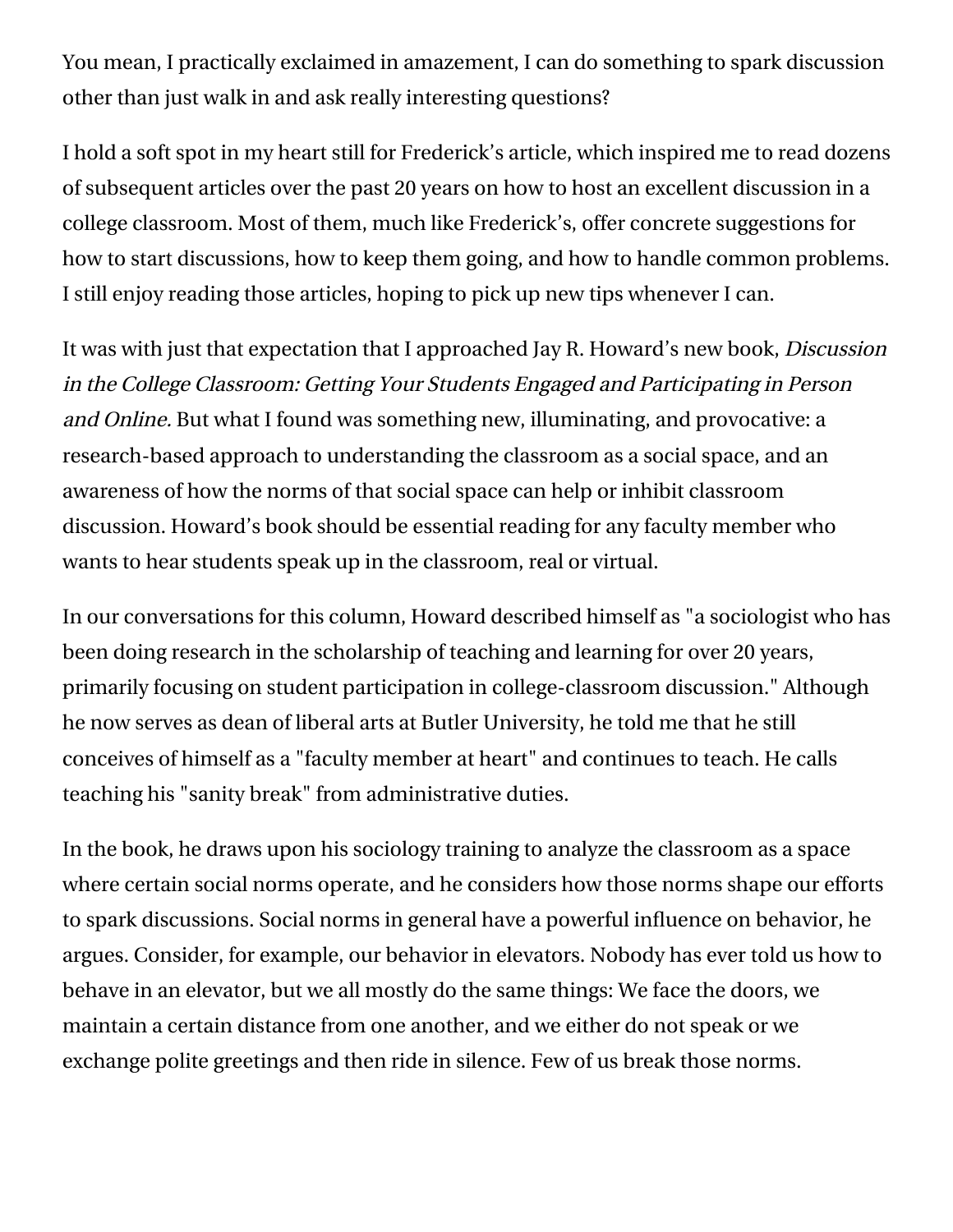Likewise, he argues, students come into our courses having internalized certain norms about how to behave in a classroom. Too often, those internalized norms trump faculty expectations for student participation — a problem that is exacerbated when we don't explicitly articulate our expectations or explain why discussion matters and how it should work.

Much of the research cited in *Discussion in the College Classroom* has been conducted by Howard and his colleagues. His ideas on classroom norms are grounded in his own experience, his observations of the classrooms of others, and his many published articles. Drawing upon all of that material, Howard points to three primary issues that faculty members must deal with if they want to create great discussions.

**1. "Civil attention."** Citing research that dates back to the 1970s, Howard writes that "in the vast majority of college classrooms, we expect college students to pay civil attention. Actually paying attention is optional." Students pay "civil attention" when they face the front of the room, eyes open, taking notes and occasionally making eye contact with us. But we all know — from our own experiences in boring faculty meetings or conference talks — that looking like you're paying attention doesn't mean you are.

Howard suggests that many students think civil attention is enough. They can get away with it in most of their courses, for three reasons:

- Too many faculty members rely too frequently on lectures, and hence never challenge the norm of civil attention.
- Most of us are unwilling to call on students and instead rely on those who volunteer to answer questions.
- Students increasingly see themselves as customers who can choose whether or not they want to contribute to a class discussion, since they are paying to be there (a notion that has been [sufficiently critiqued,](http://www.slate.com/articles/life/education/2015/05/college_students_are_not_customers_a_political_shorthand_that_needs_to_die.html) in my opinion, by smart critics like Rebecca Schuman).

If we want good discussions in the classroom, we have to establish a new norm, one that goes beyond civil attention.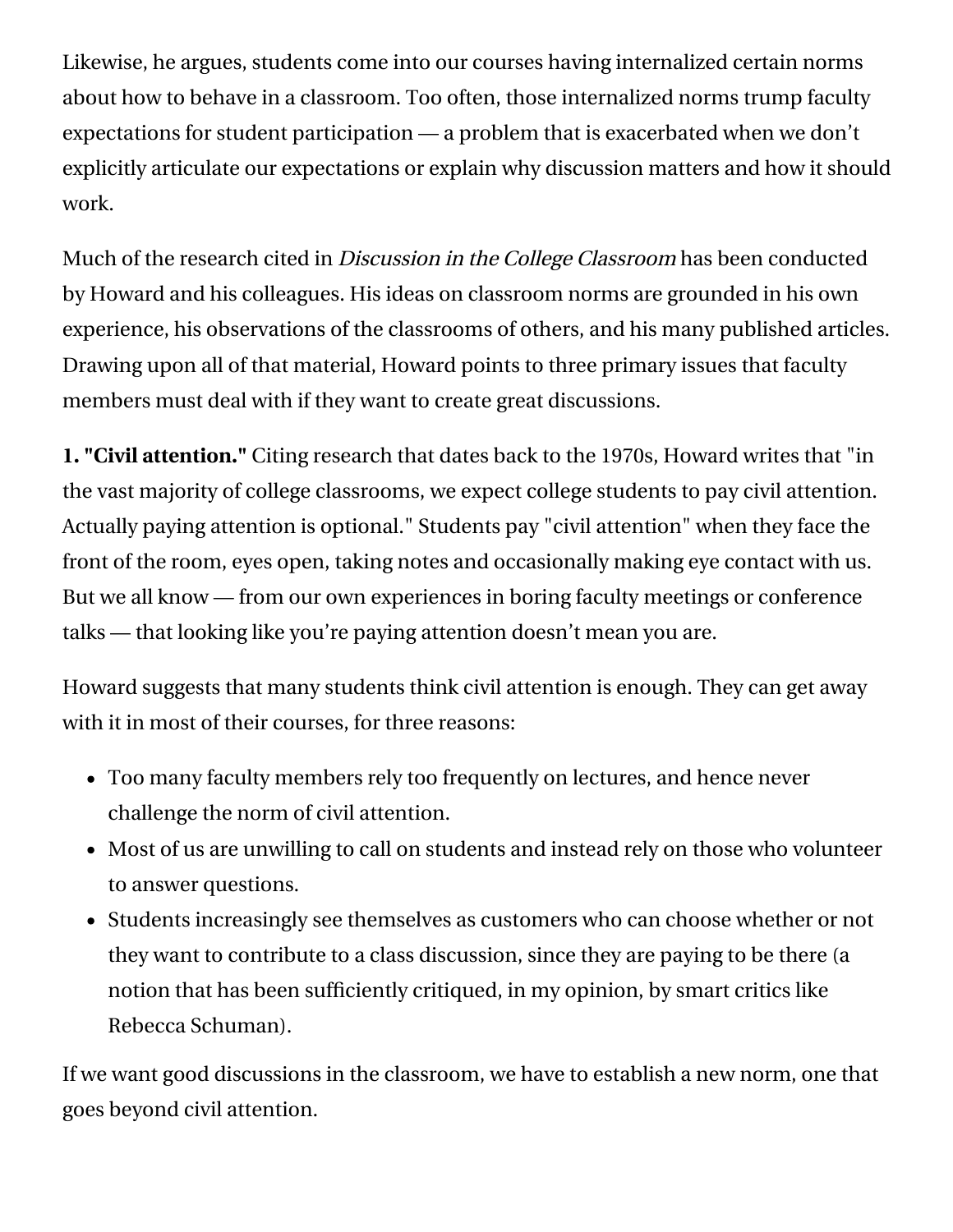**2. "Consolidation of responsibility."** At every faculty workshop I have ever given on this topic, the same question arises: What do I do when the same two or three students dominate class discussions?

Excellent question, and Howard suggests that more of us should be asking it. His research shows that faculty members often think discussions are more participatory than they really are. In fact, he argues, "in the typical college or university classroom, a small number of students (five to eight) will account for 75 to 95 percent of all student verbal contributions to discussion regardless of class size."

That happens, he explains, because of a sociological phenomenon called the "consolidation of responsibility," in which social groups delegate responsibility to small numbers of people who do most of the work. "The consolidation of responsibility," Howard says, "tends to be the default setting in the college classroom, regardless of class size, unless the instructor takes intentional steps to create a new norm."

His findings on which students are most likely to assume the role of dominant talkers surprised me in several respects. For example, contrary to some research suggesting the presence of a "chilly climate" for women in the classroom, Howard and his colleagues have found that men and women participate in class at roughly equal rates. Their research likewise found no significant differences in student contributions by race.

**3. Differing definitions of participation.** How we define participation will also have an impact on whether we believe that students are contributing enough in class discussions. I suspect that most faculty members, like me, would define it as students' making substantive oral comments in class. A discussion doesn't happen without people speaking.

But students may be perceiving the notion of participation differently. Howard points to one study in which some students defined participation in broad terms: "For quieter students, participation included things like attendance, paying attention, active listening, and doing homework. So in their view, they could be actively 'participating' in class without ever speaking — a point of view the instructor may not share."